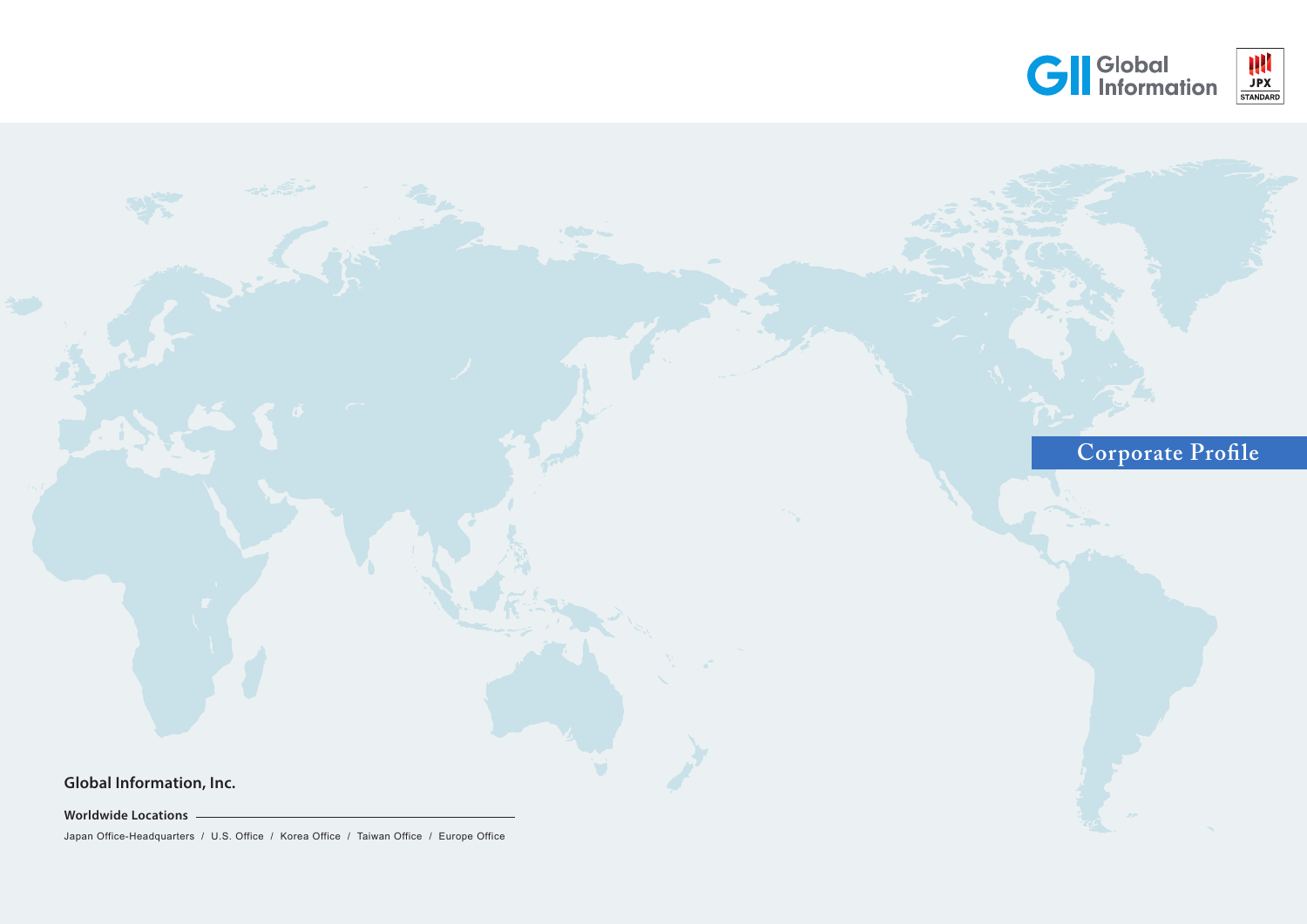## For more than 30 years, we have delivered quality market intelligence in leading vertical industries.

## Concept

Global Information Inc. (GII), is headquartered in Japan with overseas offices worldwide. GII partners with over 250 market research companies as well as more than 50 global conference organizers. We provide comprehensive services to clients in diversified industry sectors. Our primary mission is to provide reliable resources to support clients in decision-making processes; our ultimate goal is to assist our clients with business development strategies.

## GII teams work diligently to deliver quality products and valuable services to our global clients.

## Values

Utilizing our worldwide network of over 300 market research firms, our strength is allocating the best resource to capture current global market trends and technology developments. We continuously add new sources of intelligence to ensure our clients enjoy the most updated market information.

**Market Intelligence**

> In business, we understand the importance of accurate data and analysis, as well as the role it plays in decision-making processes. We provide our clients access to the most reliable analyst teams who can answer critical questions in support of clients' business strategies.

**Business Strategies**

> At GII, we get to know our clients so we can recommend optimal solutions for their specific business requirements. We listen to our clients' feedback and provide continuous customer care to assure all questions are answered precisely and efficiently.

**Customer Care**

Global Information Inc. was listed on JASDAQ, the Tokyo Stock Exchange (JQ 4171), on December 24, 2020. We would like to take this opportunity to express our sincere gratitude for your support.

Since we were established, in1995,we have provided comprehensive services to clients indiversified industry sectors. Our primary mission is to provide reliable resources to support clients in decision-making processes; our ultimate goal is to assist our clients with business development strategies.

We will continue to fulfill our corporate social responsibility (CSR) through continuous growth into a leading global company in market information sales and through contribution to the development of client companies and society.

We look forward to your continued warm support.



Satoru Ono CEO Global Information, Inc.

# **Market Research Intelligence Empowers Your Business**

**CELL** 

Purpe

# I Message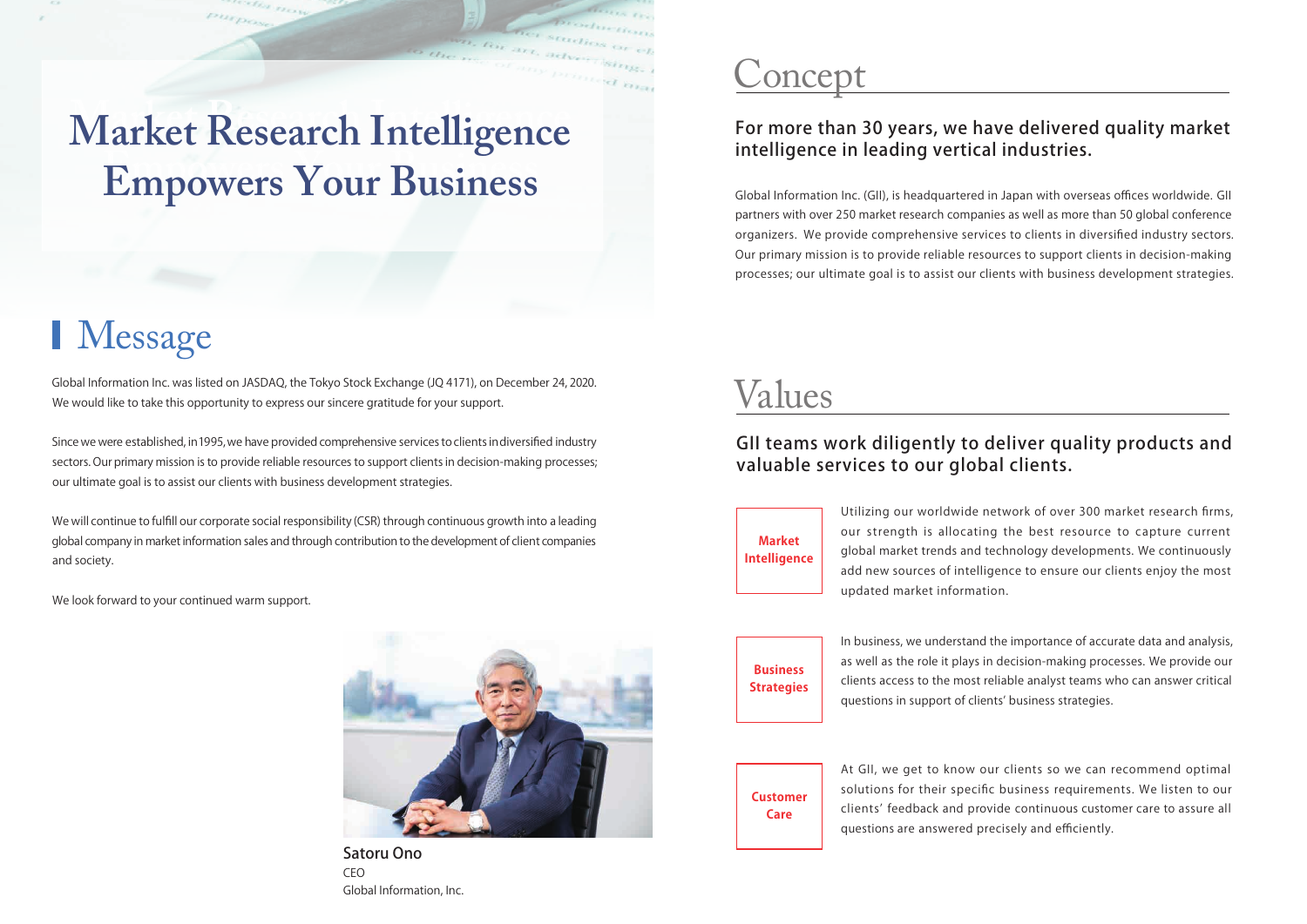GII offers real-time services and works with our global clients around the clock. We present our portfolio online in English, Japanese, Korean and Chinese. From market research intelligence to global industry conferences, GII serves as the single point of contact for our clients in obtaining the most up to date information in dynamic industries. We provide comprehensive, diversified and customized solutions tailored to individual client requirements.

# **Delivering Rapid Information Updates to Clients Worldwide.**

## **Market Research Reports**

## **Annual Subscription Services**

### **Custom Research**

### **International Conferences / Exhibitions**

## Services

For clients who require instant updates on market trends and analysis, we offer annual subscription options. Users can access data via online platform, electronic distribution or printed media. These services are appropriate for clients who require continuous information updates throughout the year on specific topics.

If there are no available published reports in a particular area of interest, we can coordinate custom research projects. GII's global teams function as the liaison between our clients and our network of research partners. We help clients to define research scope and deliverables and to assure that the project is completed on schedule and to the client's complete satisfaction.





Through our partner network, we affiliate with analysts and experts who serve global, regional and niche market sectors. Our off-the - shelf portfolio covers market analysis, emerging business, technology trends, industry forecasts and patent /regulation information. Our clients are confident in GII's selections which assist them with business strategies and long-term planning.

Business networking and market intelligence are complimentary. To help our clients with this integration, we offer access to domestic and international conferences that align with market opportunities coinciding with their strategic goals. Through GII channels, clients are introduced to over 200 conferences and events annually.